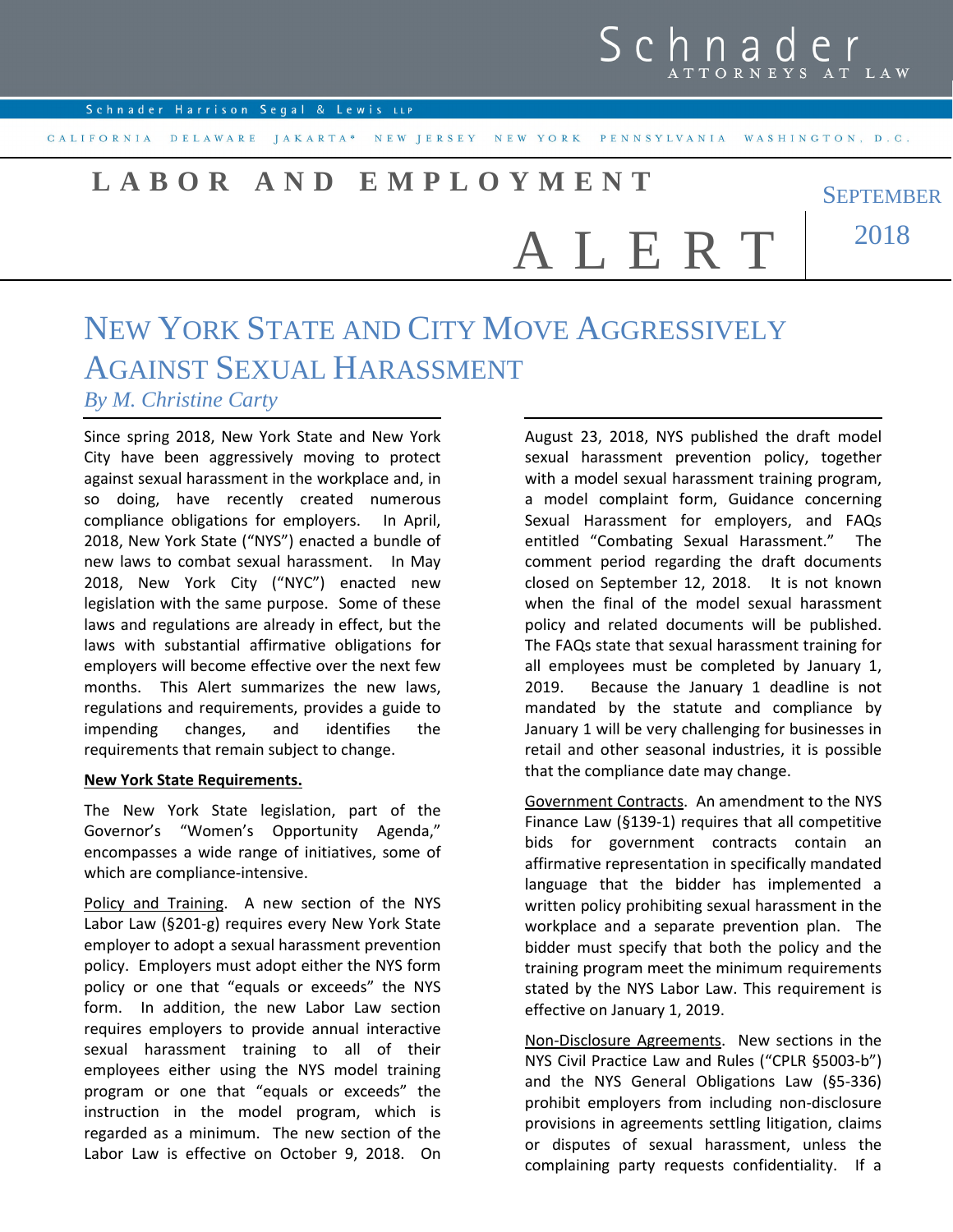non-disclosure provision is part of a settlement agreement, in order to be effective, the complaining party must have 21 days to consider whether to sign and seven days to revoke. The law became effective on July 11, 2018.

Non-Employees. A new section of the NYS Human Rights Law ("NYHRL §296-d") prohibits sexual harassment of independent contractors, vendors and other non-employees on an employer's premises. Under new NYHRL § 296-d, an employer can be held liable to a non-employee if the employer or its agents or supervisors "knew or should have known" of sexual harassment toward the non-employee and "failed to take immediate appropriate corrective action." The provision expressly allows consideration of the extent of the employer's control over the harasser. The amendment became effective on April 11, 2018.

Arbitration Provisions. A new section of the CPLR (§7515) prohibits New York employers from requiring employees to sign provisions agreeing to arbitrate sexual harassment claims, *except if the ban is inconsistent with federal law*. This provision went into effect on July 11, 2018. The statute may be preempted by the Federal Arbitration Act and U.S. Supreme Court precedent, a fact that this CPLR provision acknowledges.

Attorneys' Fees and Small Businesses. In addition, publicity surrounding the enactment of the NYS legislative package to combat sexual harassment emphasized other existing features of the NYHRL that are more favorable to women than other protected categories. An amendment to the NYHRL (§297.10) that became effective in January 2016 allows the recovery of attorneys' fees in cases of employment discrimination and credit discrimination based on sex, while attorneys' fees are not awarded for other types of employment discrimination under the NYHRL. Further, another amendment (§292.5) effective on January 19, 2016, expanded the application of the NYHRL in sexual harassment complaints to all employers, regardless of the number of employees. The NYHRL applies in other types of employment discrimination to protect employees working for employers with more than four employees.

#### **New York City Requirements**

The "Stop Sexual Harassment in New York City" Act was touted by the Mayor as designed to "be among the strictest anti-sexual harassment legislation in the country." The new NYC law includes:

Training. Amendments to the NYC Human Rights Law ("NYCHRL") include a mandate that employers with 15 or more employees conduct "interactive" sexual harassment training of all employees beginning on April 1, 2019, complete the training within one year and conduct it annually thereafter. The NYCHRL requires the NYC Commission on Human Rights ("Commission") to post on its website training modules that satisfy the training requirements under the NYCHRL, but does not provide a deadline to do so. The training modules are not yet posted. After April 1, 2019, new employees must receive the anti-sexual harassment training within 90 days of hire. Online training is permitted, as long as the training is "interactive." The NYCHRL provides information about what features constitute interactive training, such as the opportunity for "participatory teaching [in which there is] trainer/trainee interaction." Unlike the NYS Labor Law, the NYCHRL requires that employers keep a record of the trainings, including signed employee acknowledgments, for three years.

Statute of Limitations. An amendment to the NYCHRL increases the statute of limitations for sexual harassment claims from one to three years. This limitations period exceeds both the federal and state limitations periods for filing sexual harassment claims.

Small Employers Covered. The NYCHRL prohibition against sexual harassment claims has been extended to all employers, regardless of the number of employees.

Posters and Information Sheet. As of September 6, 2018, employers are required to post a NYC Human Rights Commission issued poster in the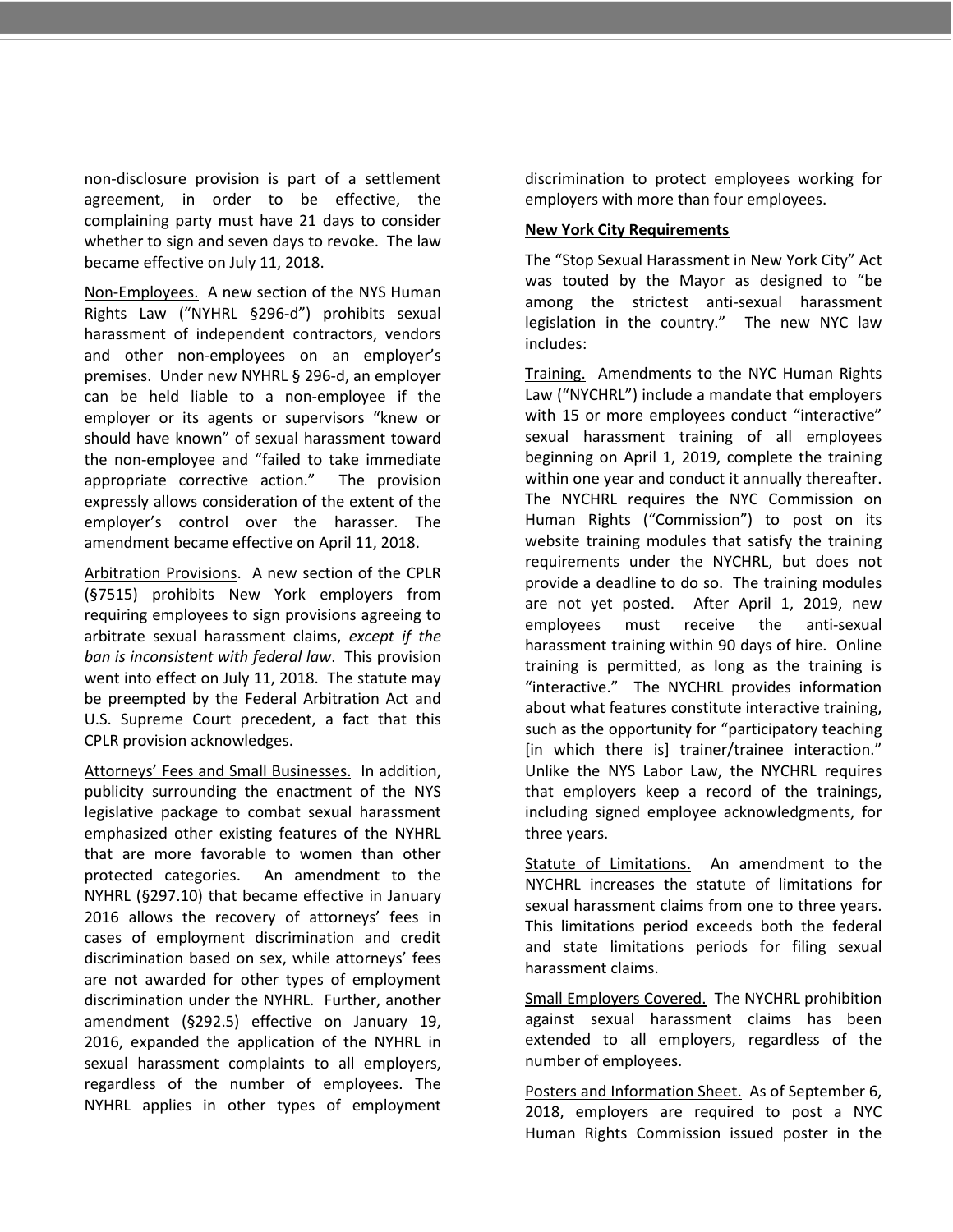workplace and deliver to each new employee an information sheet published by the Commission. The poster and information sheet can be found at: https://www1.nyc.gov/site/cchr/law/stop-sexualharassment-act.page

These additions to the NYCHRL, coupled with the already-existing low level of proof required to show sexual harassment under the NYCHRL, will make NYC one of the most challenging jurisdictions for employers in managing gender related workplace issues. A recent court decision, *Swiderski v. Urban Outfitters, Inc.*, held that "[u]nder [New York] city law, unlike under the state and federal law, a plaintiff need not necessarily 'show that the harassment was sufficiently severe or pervasive to alter the conditions of employment and create an abusive working environment, … but instead must show only 'unwanted' gender based conduct".. "Liability under city law should be determined by the existence of unequal treatment and questions of severity and frequency reserved for consideration of damages…" In conducting the NYS and NYC training, employers should emphasize explicitly to managers and supervisors this broad-based definition of sexual harassment.

If an employer wishes to design its own sexual harassment prevention policy, under the NYS Labor Law, the policy must:

- 1. Prohibit sexual harassment as set forth in guidance provided by the NYDOL and provide examples of sexual harassment;
- 2. Include information concerning the federal and state statutory provisions regarding sexual harassment and the remedies of each;
- 3. Include a standard complaint form;
- 4. Include an investigation procedure that is both timely and confidential;
- 5. Provide employees with information about how to complain about sexual harassment and all available forums to do so both internally and judicially; and
- 6. Clearly state that sexual harassment is a form of employee misconduct that will result in disciplinary action against employees engaging in such conduct and against managers who allow it to continue;
- 7. Clearly state that retaliation for complaining about sexual harassment or assisting someone who has made such a complaint is unlawful.

The draft model sexual harassment prevention policy posted by the NYDOL has been criticized by commentators as incorrectly characterizing the NYS law standards and as failing to adequately reflect best practices regarding requests for confidentiality. Accordingly, employers should consider tailoring their policy to current NYS law, rather than adopt the NYS model policy at this time, or wait until the publication of the final model policy before making changes to their policies.

Since the NYS law and the NYC law both require mandatory sexual harassment training and recite specific elements to be included in the training, it will be incumbent on employers to align the training to comply with both statutes after April 1, 2019. An employer might choose to wait for the final NYS model sexual harassment policy, training guide, FAQs and Guidance. The NYS Labor Law requires that the minimum requirements for sexual harassment training are that it:

- 1. Explain sexual harassment in a way that is consistent with NYDOL guidance and provide examples of sexual harassment;
- 2. Provide information concerning the federal and state laws prohibiting sexual harassment and the remedies; and
- 3. Provide information about an employee's rights to complain and how to do so and provide all available forums to complain, including internal, administrative and judicial.

The NYCHRL requirements for an employerdesigned training are more numerous. The NYCHRL includes all of the above, plus the requirement of